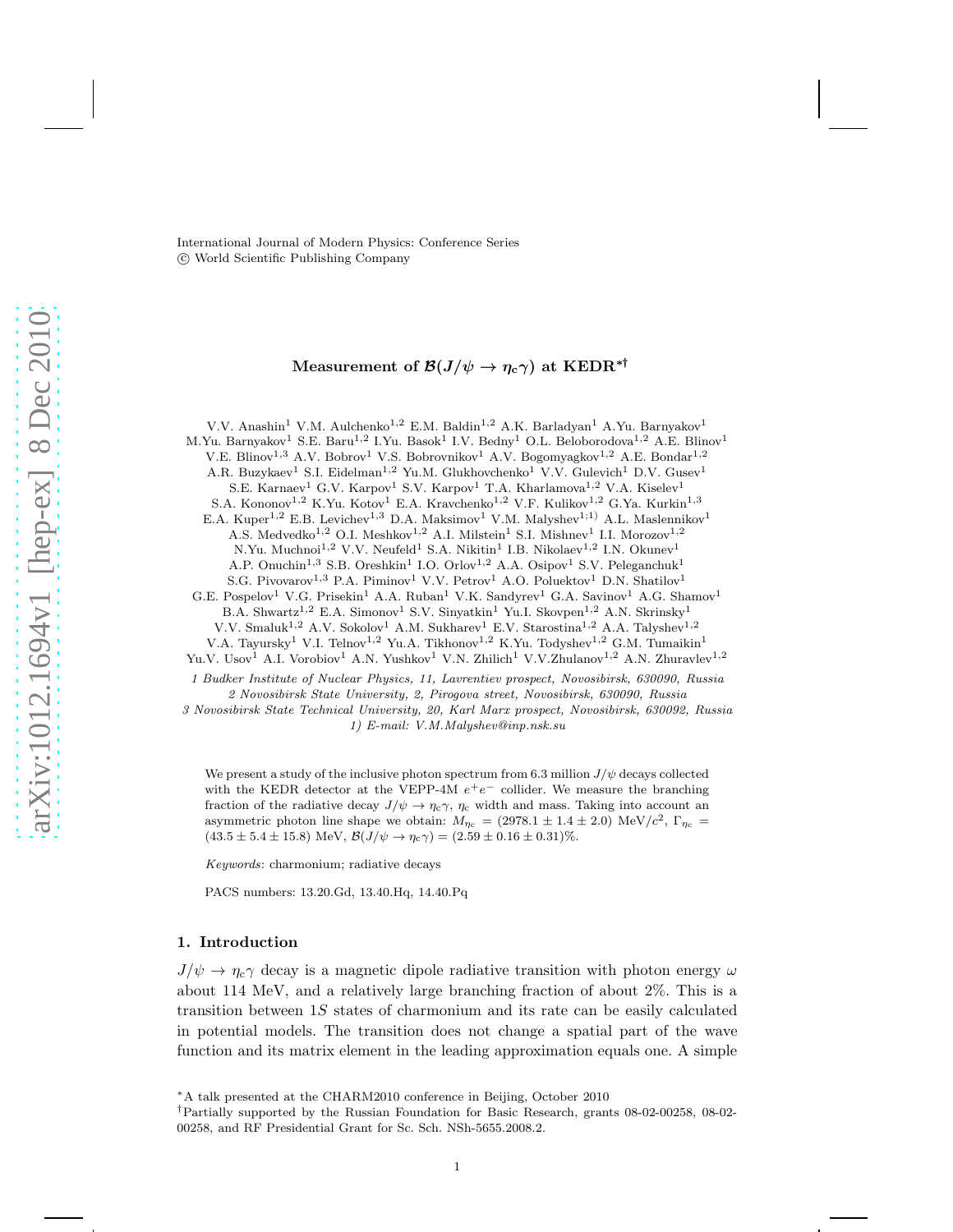#### 2 *V.V. Anashin et al.*

calculation without relativistic corrections gives the result  $\mathcal{B}(J/\psi \to \eta_c \gamma) = 3.05\%$ . It was expected that relativistic corrections are of order 20-30%, similarly to the case of the electric dipole transitions in charmonium. Therefore, it was surprising when in 1986 the Crystal Ball Collaboration measured this branching fraction in the inclusive photon spectrum and obtained  $(1.27 \pm 0.36)\%$ <sup>2</sup>. There are a lot of theoretical predictions for this decay rate<sup>[3](#page-4-2)−8</sup>, based on QCD sum rules, lattice QCD calculations and so on, but as a rule they give values approximately twice as large as the Crystal Ball result.

This puzzle remained for more than twenty years. Only in 2009 the CLEO Collaboration published $^{9}$  the result of a new measurement of this branching fraction using analysis of 12 exclusive decay modes of  $\eta_c$ . The obtained value  $\mathcal{B}(J/\psi \rightarrow$  $\eta_c\gamma$  =  $(1.98 \pm 0.09 \pm 0.30)\%$  is closer to theory. Combining the Crystal Ball and CLEO results, PDG<sup>10</sup> got  $\mathcal{B}(J/\psi \to \eta_c \gamma) = (1.7 \pm 0.4)\%$  with a scale factor of 1.6. In this work we report a result of the new independent measurement.

## 2. Photon spectrum

The photon spectrum in  $J/\psi \rightarrow \eta_c \gamma$  decay can be written as<sup>[1](#page-4-0)</sup>

$$
\frac{d\Gamma(\omega)}{d\omega} = \frac{4}{3}\alpha \frac{e_c^2}{m_c^2}\omega^3 |M|^2 BW(\omega).
$$
 (1)

Here  $M = \langle \eta_c | j_0(\omega r/2) | J/\psi \rangle$  is the matrix element of the transition,  $j_0(x)$  $sin(x)/x$ ,  $e_c$  and  $m_c$  are c-quark charge (in electron charge units) and mass while  $BW(\omega)$  is a Breit-Wigner function taking into account a nonzero  $\eta_c$  width. The matrix element tends to unity when  $\omega$  tends to zero and decreases slowly with the photon energy increase.

CLEO found that the photon line shape of this transition is asymmetric, and a Breit-Wigner function alone provides a poor fit to data. Its modification with  $\omega^3$ improves the fit around the peak, but gives a diverging tail at higher photon energies. To suppress this tail, CLEO used in their fit  $|M|^2 = exp(-\frac{\omega^2}{8\beta^2})$  with  $\beta = 65$  MeV, explaining it by the overlap of the ground state wave functions. However, such a form of the matrix element is valid for the wave functions of the harmonic oscillator only. In all other potentials,  $|M|^2$  dependence will be proportional to some negative degree of  $\omega$  when  $\omega$  tends to infinity.

We tried to fit the CLEO data using another line shape: at photon energy  $\omega$ near the resonance the decay probability  $d\Gamma/d\omega$  is proportional to  $\omega^3BW(\omega)$ , but at higher energies the factor  $\omega^3$  is replaced with  $\omega$ . We found that the function  $d\Gamma/d\omega \sim \frac{\omega^3 \omega_0^2}{\omega \omega_0 + (\omega - \omega_0)^2}BW(\omega)$ , where  $\omega_0 = \frac{M_{J/\psi}^2 - M_{\eta_c}^2}{2M_{J/\psi}^2}$ , is also suitable. Here the correction factor  $\frac{\omega_0^2}{\omega \omega_0 + (\omega - \omega_0)^2}$  is a smooth function near the resonance. Results of fits with the CLEO function and our function are shown in Table [1.](#page-2-0) One can see that results on the  $\eta_c$  mass, width, and decay rate are close, and the confidence level of the fit with our function is also good. Therefore, we use the latter function in the analysis of our data.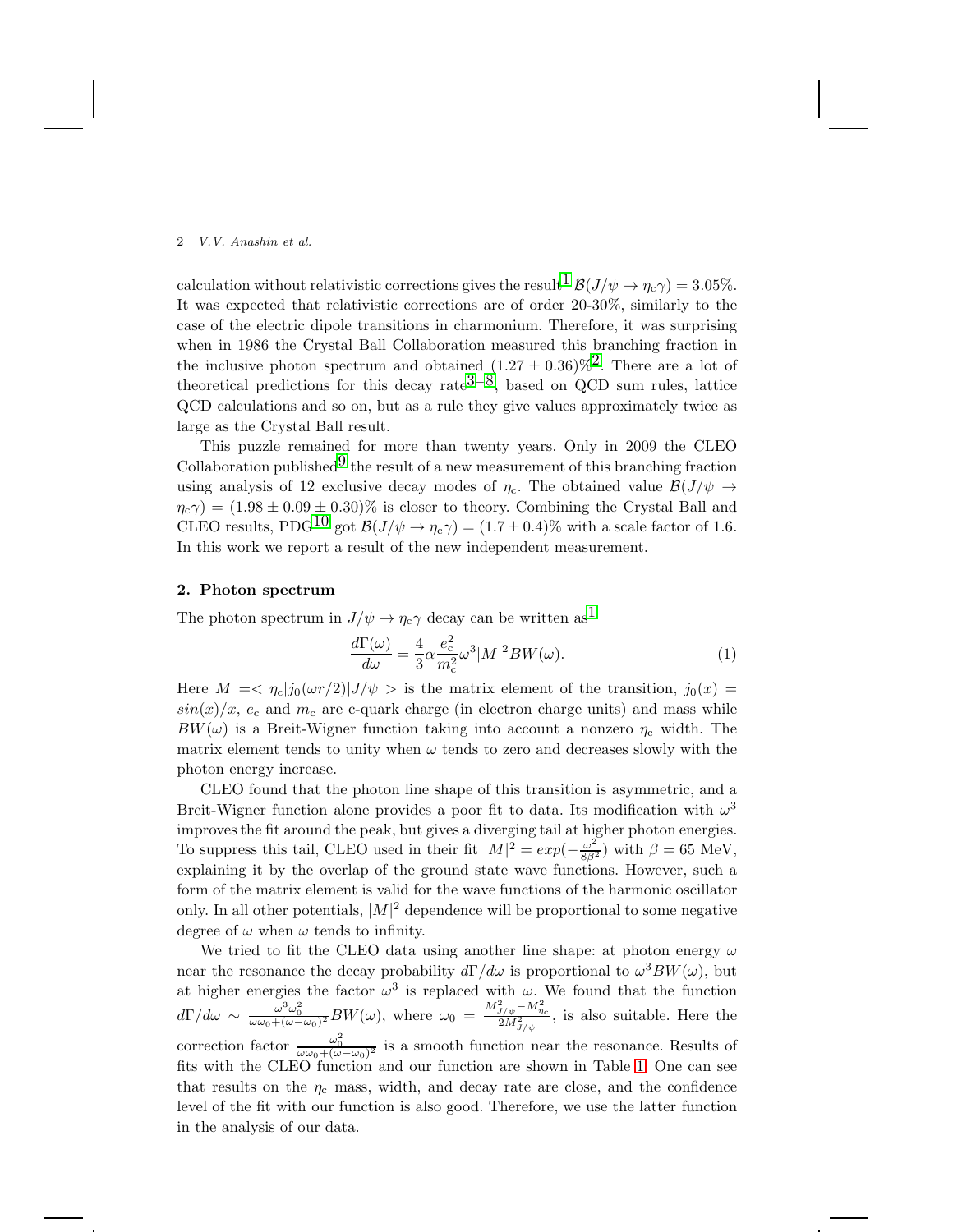#### *Measurement of*  $\mathcal{B}(J/\psi \to \eta_c \gamma)$  *at KEDR* 3

<span id="page-2-0"></span>Table 1. Results of the fits to CLEO data using various decay probability functions.  $N_{1S}^{\text{EXC}}$  is the number of signal photons in the fit.

| $d\Gamma/d\omega$                                                                                                                                 | $M_{nc}$ , MeV/ $c^2$ $\Gamma_{nc}$ , MeV | $N_{1S}^{\rm EXC}$ | $\chi^2/\text{ndf}$ (C.L.)                     |
|---------------------------------------------------------------------------------------------------------------------------------------------------|-------------------------------------------|--------------------|------------------------------------------------|
|                                                                                                                                                   | $2982.4 \pm 0.7$                          |                    | $32.5 \pm 1.8$ 6142 $\pm$ 430 38.0/38 (0.47)   |
| $\sim \omega^3 exp(-\frac{\omega^2}{8\beta^2})BW(\omega)$<br>$\sim \frac{\omega^3 \omega_0^2}{\omega \omega_0 + (\omega - \omega_0)^2}BW(\omega)$ | $2981.8\pm0.5$                            |                    | $33.6 \pm 1.9$ $6494 \pm 362$ $39.1/39$ (0.47) |

### 3. KEDR data

The experiment was performed at the KEDR detector  $11$  of the VEPP-4M collider[12.](#page-5-4)

The collider operates with a peak luminosity of about  $1.5 \cdot 10^{30}$  cm<sup>-2</sup>s<sup>-1</sup> near the  $J/\psi$  peak energy. Luminosity is measured with single Bremsstrahlung online and with small-angle Bhabha scattering offline. Two methods of beam energy determination are used: resonant depolarization with accuracy of  $8 \div 30$  keV and IR-light Compton backscattering with accuracy  $\sim 100 \text{ keV}^{13}$ .

This analysis is based on a data sample of  $1.52 \pm 0.08$  pb<sup>-1</sup> collected at the  $J/\psi$ peak. Three  $J/\psi$  scans were performed. Using a measured beam energy spread as well as known<sup>10</sup>  $\Gamma(J/\psi \to e^+e^-)$  and  $\Gamma(J/\psi \to hadrons)$ , we calculate the  $J/\psi$ production cross section at the peak and get  $N_{J/\psi} = (6.3 \pm 0.3) \cdot 10^6$ .

Event selection was performed in two steps. At the first step, multihadron decays of  $J/\psi$  were selected with the following cuts: total energy in the calorimeters is greater than 0.8 GeV; at least four clusters with the energy greater than 30 MeV in the calorimeters are detected; at least one central track in the drift chamber is reconstructed; there are no muon tubes activated in the third layer of the muon system. These cuts suppress background from the cosmic rays, beam-gas interactions and Bhabha events. At the second step, photons in these events were identified. A photon is a cluster in the liquid krypton calorimeter which is not associated with the reconstructed tracks in the drift chamber and has no time-of-flight (ToF) scintillation counters activated in front of it. According to the simulation, the photon detection efficiency with the above mentioned cuts is about 28% and is almost constant in the investigated range of the photon energies.

#### 4. Data analysis

The inclusive photon spectrum and a fit to our data is shown in Fig. [1](#page-3-0) . The spectrum was fit with a sum of the signal having a shape  $d\Gamma/d\omega \sim \frac{\omega^3 \omega_0^2}{\omega \omega_0 + (\omega - \omega_0)^2} BW(\omega)$ , convolved with the calorimeter response function (logarithmic normal distribution<sup>14</sup> with  $\sigma_E = 7.4$  MeV at 110 MeV and a=-0.33), and background. The background shape was taken in the form  $ln(dN/d\omega) = a \cdot exp(-\omega/b) + p_2(\omega) + c \cdot MIP(\omega)$ , where the first term describes "fake" photons appearing due to nuclear interactions of hadrons in the calorimeter and usually having energies less than 60 MeV, the second term is the second-order polynomial describing photons arising mainly from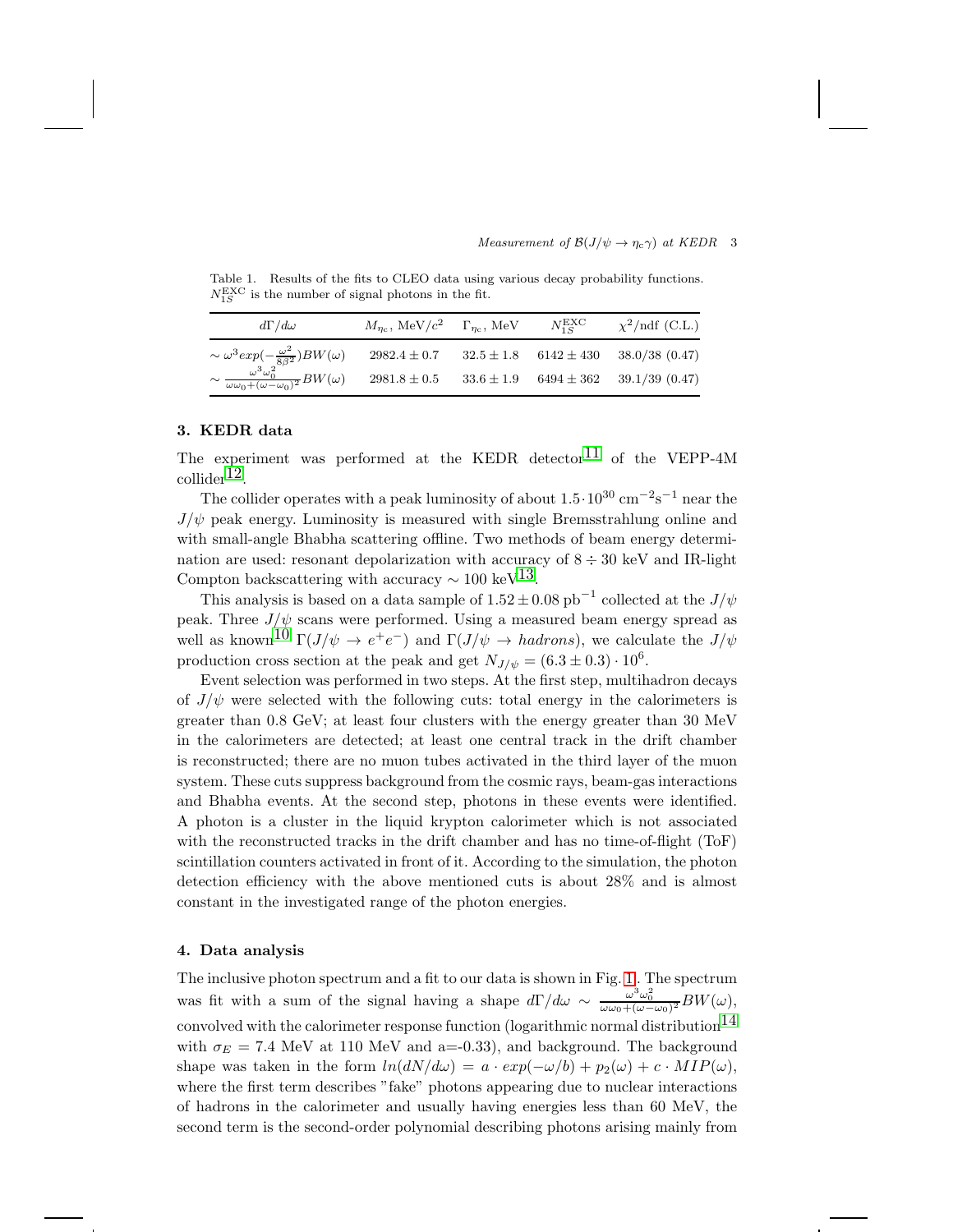#### 4 *V.V. Anashin et al.*



<span id="page-3-0"></span>Fig. 1. Fit of the inclusive photon spectrum.

 $\pi^0$  decays, and  $MIP(\omega)$  is the spectrum of charged particles (a charged particle can be also misidentified as a photon). The Breit-Wigner function of the form  $BW(\omega) \sim$  $s/((s-M_{\eta_c}^2)^2+s\Gamma_{\eta_c}^2)$ , where  $s=M_{J/\psi}^2-2\omega M_{J/\psi}$ , was used in the fit.

We also tried to fit our data using other line shapes. We used  $BW(\omega)$  alone,  $\omega^3 BW(\omega)$ , the CLEO function, and our function. Again, as first noted by CLEO, we found that the  $BW(\omega)$  function alone gives a shifted value of  $\eta_c$  mass compared to other functions:  $M(\eta_c) = 2974.3 \pm 1.4 \text{ MeV}/c^2$ . The function  $\omega^3 BW(\omega)$  leads to a large tail at higher photon energies, giving for the branching fraction  $\mathcal{B}(J/\psi \to$  $\eta_c \gamma$ ) = (7.3 ± 0.5)% (here the decay probability function was integrated up to  $M_{J/\psi}/2$ ). The last two functions give close fit results. Since the CLEO function has an exponential factor, the result for the branching fraction with this function can be considered as a lower limit. The difference between the results obtained with the two last functions is used to estimate a systematic error appearing due to the unknown line shape.

# 5. Systematic errors

Systematic errors of our measurements are listed in Table [2.](#page-4-3)

The uncertainty of the  $\eta_c$  width leads to an error, which we evaluated varying the  $\eta_c$  width in the fit by 2.2 MeV (the current PDG error). A systematic error related to the background subtraction was estimated by using in the fit a polynomial of the third order instead of the second-order one, varying ranges of the fit, and applying or not the ToF veto in photon selection. The error in the number of  $J/\psi$  produced was evaluated using the known uncertainty of the luminosity measurement. Since the cluster multiplicity is different in the simulation and experimental photon spectrum in  $J/\psi$  decays, the error due to the photon detection efficiency was estimated by changing by 25% weights of events with small  $(n < 4)$  and large  $(n > 3)$  track multiplicities, and taking different MC generators for the  $\eta_c$  decays. The calibration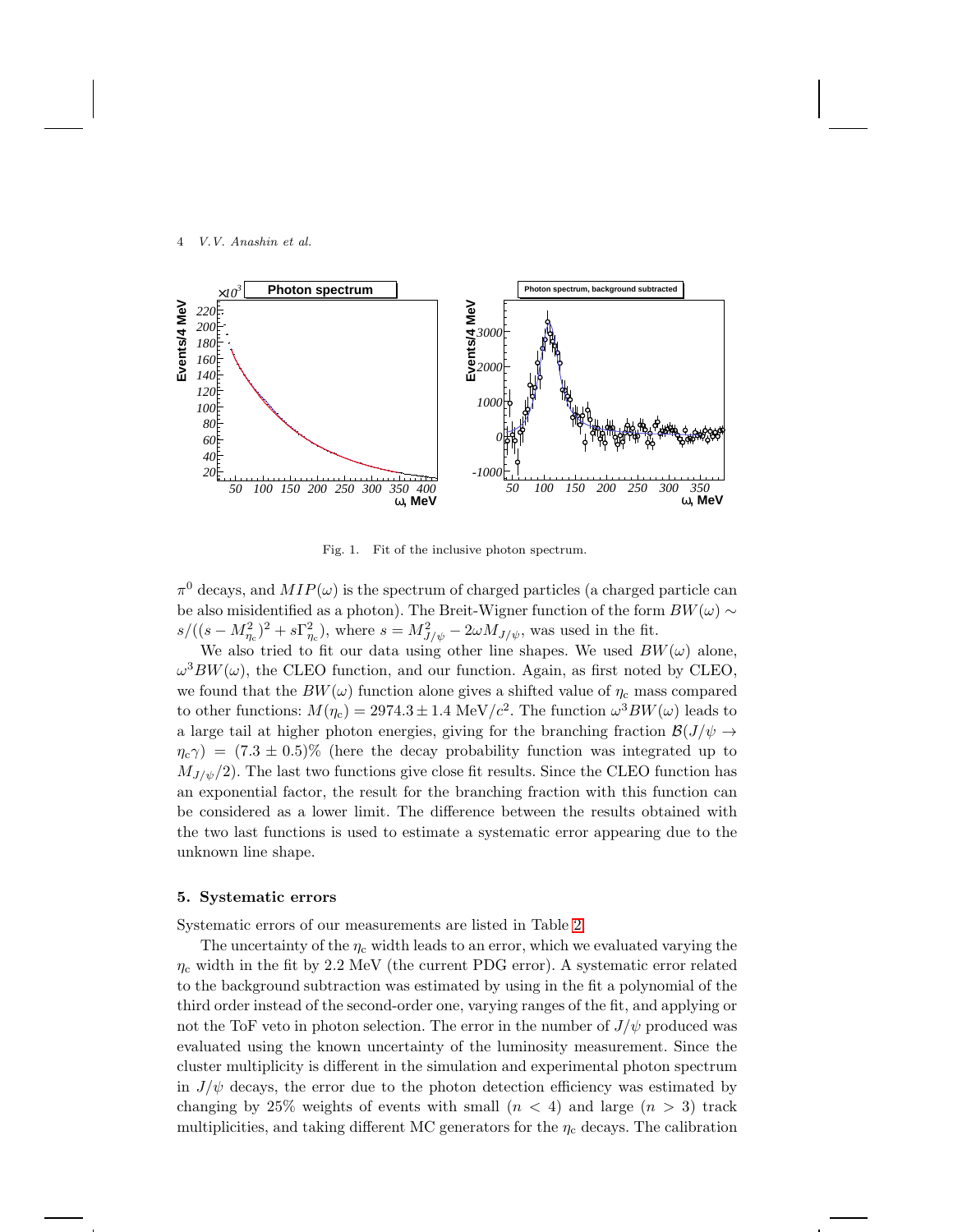| Measurement of $\mathcal{B}(J/\psi \to \eta_c \gamma)$ at KEDR 5 |  |  |  |  |  |  |
|------------------------------------------------------------------|--|--|--|--|--|--|
|------------------------------------------------------------------|--|--|--|--|--|--|

| Systematic error            | $M_{\eta_c}$ , MeV/ $c^2$ |      | $\Gamma_{\eta_c}$ , MeV $\mathcal{B}(J/\psi) \to \gamma \eta_c$ ), % |
|-----------------------------|---------------------------|------|----------------------------------------------------------------------|
| Line shape                  | 0.7                       | 2.3  | 0.15                                                                 |
| $\eta_c$ width              | 0.4                       |      | 0.15                                                                 |
| Background subtraction      | 0.8                       | 15.6 | 0.17                                                                 |
| Number of $J/\psi$ produced |                           |      | 0.13                                                                 |
| Photon efficiency           |                           |      | 0.08                                                                 |
| Photon energy scale         | 1.7                       |      |                                                                      |
| Total                       | 2.0                       | 15.8 | 0.31                                                                 |

<span id="page-4-3"></span>Table 2. Systematic errors.

of the photon energy scale was performed using  $\pi^0 \to 2\gamma$  decays and  $\psi' \to \gamma \chi_{cJ} \to$  $\gamma J/\psi$  transitions.

## 6. Results and conclusions

A new direct measurement of  $J/\psi \to \eta_c \gamma$  decay was performed. We measured the  $\eta_c$  mass, width, and branching fraction of  $J/\psi \to \eta_c \gamma$  decay. The values of the branching fraction and  $\eta_c$  mass are sensitive to the line shape of the photon spectrum and it should be taken into account during analysis. Our results on the  $\eta_c$  mass and width are:

> $M_{\eta_c} = 2978.1 \pm 1.4 \pm 2.0 \text{ MeV}/c^2,$  $\Gamma_{\eta_{\rm c}} = 43.5 \pm 5.4 \pm 15.8 \,\, \mathrm{MeV}.$

Before our experiment these parameters were measured in  $J/\psi$  and B meson decays, as well as in  $\gamma\gamma$  and  $p\bar{p}$  collisions. Measurements of Crystal Ball, MARK3, BES, and KEDR were performed using the radiative  $J/\psi$  decays, therefore, a mass shift should be taken into account. Crystal Ball and KEDR made such a correction, but MARK3 and BES did not. Therefore we believe that MARK3 and BES results on the  $\eta_c$  mass should be corrected by approximately 4 MeV towards higher values.

Our result on the branching fraction of  $J/\psi \rightarrow \eta_c \gamma$  decay is

$$
\mathcal{B}(J/\psi \to \eta_{\rm c}\gamma) = (2.59 \pm 0.16 \pm 0.31)\%.
$$

It is consistent with that of CLEO, is higher than the old Crystal Ball value and close to theoretical predictions.

The authors are grateful to N. Brambilla and A. Vairo for useful discussions.

# <span id="page-4-0"></span>References

- <span id="page-4-1"></span>1. E.E. Eichten et al., Rev.Mod.Phys. 80, 1161 (2008).
- <span id="page-4-2"></span>2. J.Gaiser et al., Phys. Rev. D 34, 711 (1986).
- 3. M. Shifman, Z. Physik C 4, 345 (1980).
- 4. A.Yu Khodjamirian, Sov. J. Nucl. Phys. 39, 614 (1984).
- 5. V.A. Beilin, A.V. Radyushkin, Sov. J. Nucl. Phys. 45, 342 (1987).
- 6. N. Brambilla, Yu Jia, A. Vairo, Phys. Rev. D 73, 054005 (2006).